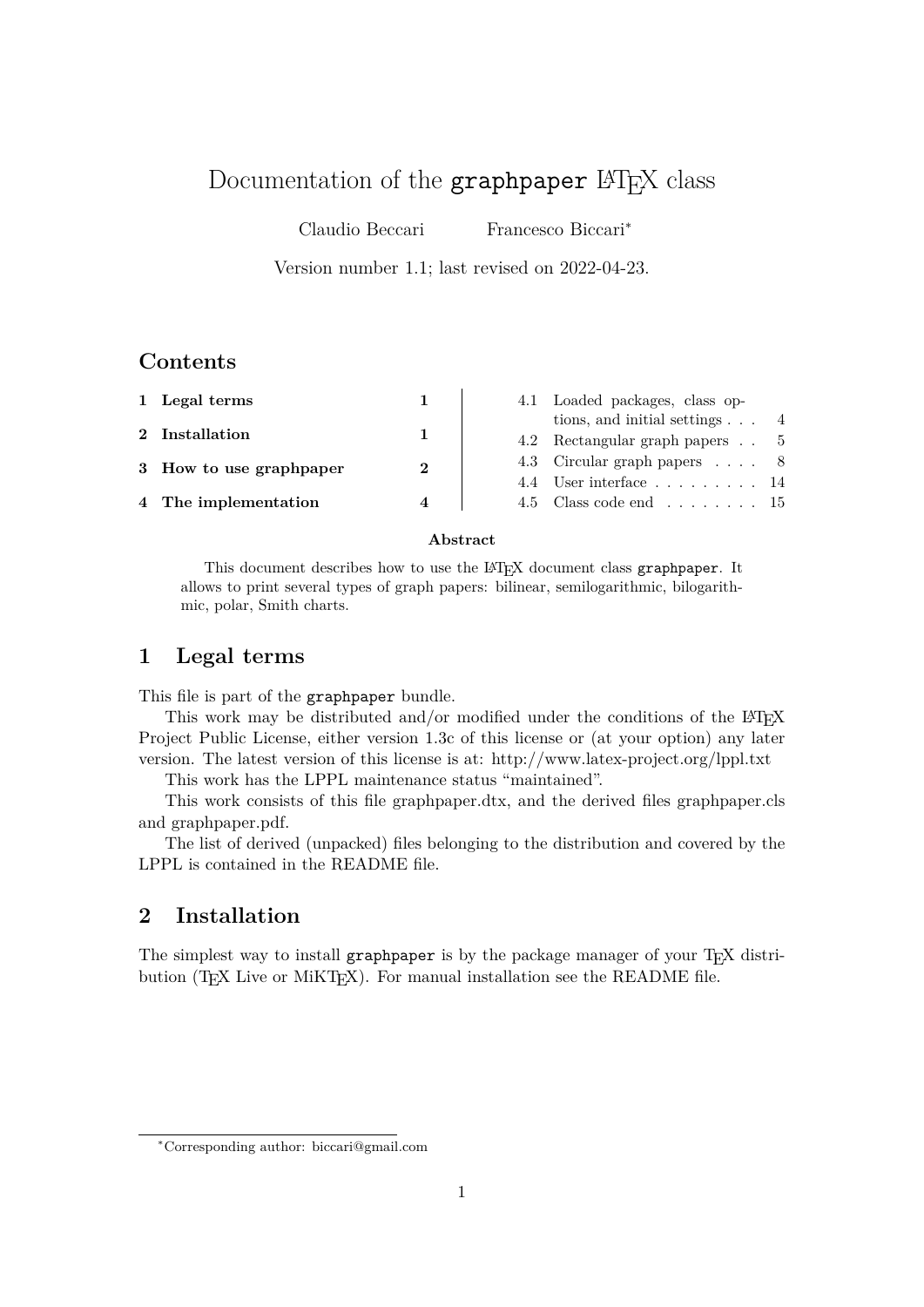### **3 How to use graphpaper**

Graphpaper is a LAT<sub>E</sub>X class and it is loaded as usual:

```
\overline{a} \overline{a} \overline{a} \overline{a} \overline{a} \overline{a} \overline{a} \overline{a} \overline{a} \overline{a} \overline{a} \overline{a} \overline{a} \overline{a} \overline{a} \overline{a} \overline{a} \overline{a} \overline{a} \overline{a} \overline{a} \overline{a} \overline{a} \overline{a} \overline{\documentclass[⟨options⟩]{graphpaper}
✝ ✆
```
It has three class options to specify the paper format: a4paper (default), a3paper, letterpaper. The paper orientation cannot be changed and it is always set to landscape.

Graphpaper provides the following commands (to be used inside the body of the document) in order to compose graph papers. At the end of the execution of these commands, a new page is always started.  $\overline{a}$   $\overline{b}$   $\overline{a}$   $\overline{b}$   $\overline{c}$   $\overline{d}$   $\overline{d}$   $\overline{d}$   $\overline{d}$   $\overline{d}$   $\overline{d}$   $\overline{d}$   $\overline{d}$   $\overline{d}$   $\overline{d}$   $\overline{d}$   $\overline{d}$   $\overline{d}$   $\overline{d}$   $\overline{d}$   $\overline{d}$   $\overline{d}$   $\overline{d}$   $\overline{d}$   $\overline{$ 

```
\bilinear
```
\**semilogx**{⟨*decades along x*⟩}

\**semilogy**{⟨*decades along y*⟩}

\**loglog**[⟨*0/1* ⟩]{⟨*decades along x*⟩}{⟨*decades along y*⟩}

\**polar**

\**logpolar**{⟨*decades along radius*⟩}

\**smith**

The commands \bilinear, \semilogx, and \semilogy are self explanatory. The optional parameter in the \loglog command chooses wether the decade length along the abscissa and ordinate axes must have the same dimension. It can assume the value 0 (free dimensions) or 1 (same dimensions), 0 being the default. The commadns \polar, \logpolar, \smith are used to plot polar, logpolar, and Smith chart graph papers. The mandatory argument of **\logpolar** specifies the number of decades.

✝ ✆

There are several commands to change the appearance of the graph papers. They must be inserted before the graph paper command which we want they affect.

The following ones are specific to bilinear, semilog and loglog papers only:  $\overline{a}$   $\overline{a}$   $\overline{a}$   $\overline{a}$   $\overline{a}$   $\overline{a}$   $\overline{a}$   $\overline{a}$   $\overline{a}$   $\overline{a}$   $\overline{a}$   $\overline{a}$   $\overline{a}$   $\overline{a}$   $\overline{a}$   $\overline{a}$   $\overline{a}$   $\overline{a}$   $\overline{a}$   $\overline{a}$   $\overline{a}$   $\overline{a}$   $\overline{a}$   $\overline{a}$   $\overline{$ 

```
\setxside{⟨length⟩}
\setyside{⟨length⟩}
```

```
\setminimumdistance{⟨length⟩}
```
\setxside and \setyside allow to specify the dimensions of the rectangle of the grid. The default values are (260 mm, 180 mm) for A4 paper, (250 mm, 190 mm) for letter paper, and (380 mm, 280 mm) for A3 paper.

✝ ✆

\setminimumdistance specifies the minimal optical distance between two lines. Default is 1 mm. In this way, the number of subdivision is automatically composed.

The following commands are instead general settings for all graph papers:  $\overline{a}$   $\overline{a}$   $\overline{a}$   $\overline{a}$   $\overline{a}$   $\overline{a}$   $\overline{a}$   $\overline{a}$   $\overline{a}$   $\overline{a}$   $\overline{a}$   $\overline{a}$   $\overline{a}$   $\overline{a}$   $\overline{a}$   $\overline{a}$   $\overline{a}$   $\overline{a}$   $\overline{a}$   $\overline{a}$   $\overline{a}$   $\overline{a}$   $\overline{a}$   $\overline{a}$   $\overline{$ 

```
\setgridcolor{⟨color⟩}
```

```
\setmajorlinethickness{⟨length⟩}
```
\**setmediumlinethickness**{⟨*length*⟩}

\**setminorlinethickness**{⟨*length*⟩}

\**customcode**[⟨*0/1* ⟩]{⟨*picture environment commands*⟩}

✝ ✆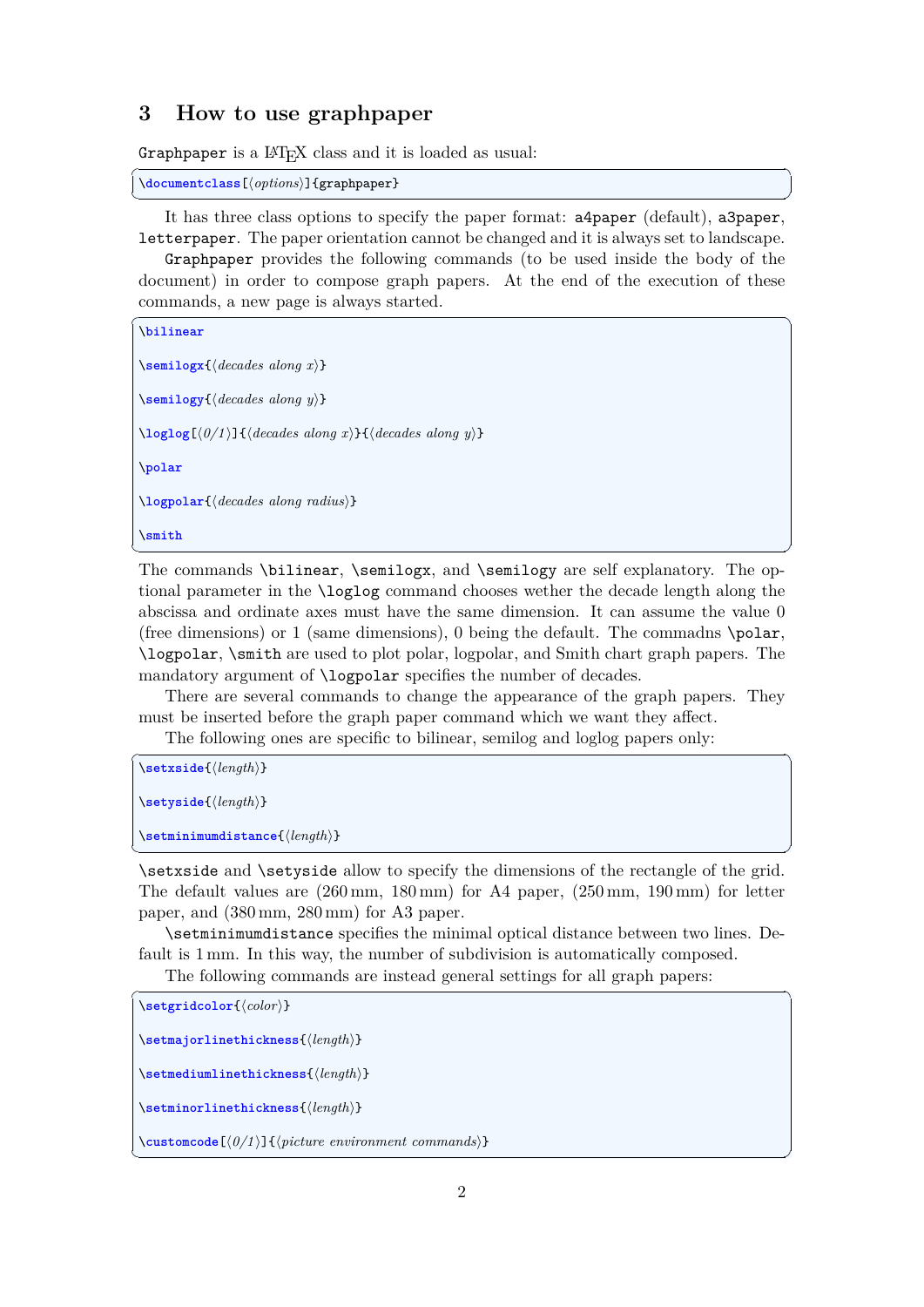\setgridcolor sets the color of the grid. The argument must be a color defined or predefined by the color or xcolor package. The default color is the typical red-orange color used in many graph papers, Pantone 2011 U corresponding to RGB (250,153,89).

\setmajorlinethickness, \setmediumlinethickness, \setminorlinethickness can be used to change the thickness of the lines. The default values are 1 pt, 0.6 pt, 0.25 pt, respectively.

\customcode accepts all the commands accepted by the picture environment. This snippet of code is inserted inside the picture environment used to draw the subsequent graph paper. The origin of the coordinate system in the case of rectangular graph papers is the lower left vertex. The \unitlength is set to 1 mm. For circular plots (both polar and Smith) the origin is in the center of the circle and the **\unitlength** is set to  $1/140$ of the paper height currently in use.

The \customcode command can be used, for example, to add a logo or to draw on the graph paper. Its optional argument is by default set to 0. If it is set to 1, the content of the \customcode is erased after its usage in a graphpaper.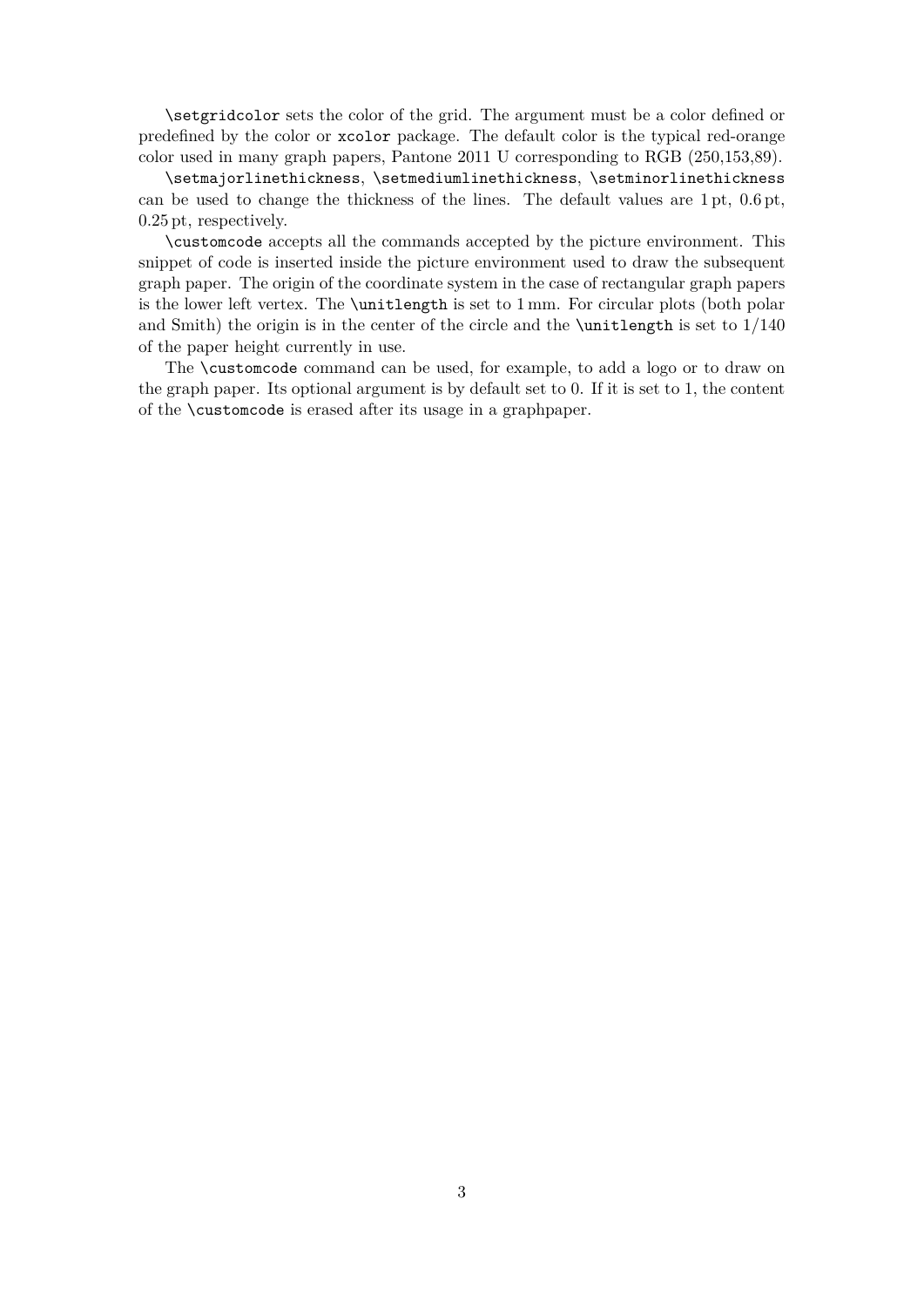# **4 The implementation**

This class file has been already identified by the commands extracted by the DocStrip package, during the .dtx file compilation. Therefore the commands \NeedsTeXFormat and \ProvidesClass are already present in the .cls file.

#### **4.1 Loaded packages, class options, and initial settings**

The xkeyvalue package is used in order to define the class options:

```
1 \RequirePackage{xkeyval}
```
Three class options are implemented and they allows only to change the paper format (A4, A3, letter). The orientation of the paper is fixed to landscape.

```
2 \def\GP@paper{1}
3 \define@key[GRP]{}{a4paper}[]{\PassOptionsToPackage{a4paper}{geometry}}
4 \define@key[GRP]{}{letterpaper}[]{\PassOptionsToPackage{letterpaper}{geometry}%
5 \def\GP@paper{2}}
6 \define@key[GRP]{}{a3paper}[]{\PassOptionsToPackage{a3paper}{geometry}%
7 \def\GP@paper{3}}
8 \DeclareOptionX*{\ClassError{graphpaper}{Option '\CurrentOption'%
9 \MessageBreak is not valid}{Remove '\CurrentOption' %
10 from class options}}
11 \ProcessOptionsX[GRP]<>
   The class is based on the article class. The default paper is A4.
```

```
12 \LoadClass[a4paper,11pt]{article}
```
Some packages are loaded. *euclideangeometry* loads *curve2e* which in turns loads *pict2e* ; all of them are picture environment extensions.

```
13 \RequirePackage[landscape]{geometry}
```
14 \RequirePackage{euclideangeometry,graphicx,xcolor}

Default line color (Pantone 2011 U).

```
15 \definecolor{gridcolor}{RGB}{250,153,89}
```
Default thickness of the lines used for main divisions and subdivisions. The ISO-UNI Detail the stands of the lines used for main divisions and subdivisions. The ISO-UNI standards prescribe a geometric progression with  $\sqrt{2}$  ratio, but it is not respected here. It must be keep in mind also that a safe minimum thickness for an offset monochromatic printer is about 0.25 pt, whereas a safe minimum thickness for a laser printer is about 0.5 pt.

```
16 \newlength\lwa
```

```
17 \setlength{\lwa}{1pt}
```

```
18 \newlength\lwb
```
19 \setlength{\lwb}{0.6pt}

20 \newlength\lwc

```
21 \setlength{\lwc}{0.25pt}
```
Minimum distance between two subdivision lines. A necessary parameter for automatic choice of number of subdivisions. Default 1 mm.

```
22 \newlength\mindistanceunit
```

```
23 \setlength{\mindistanceunit}{1mm}
```
Definition of the width and height of the main rectangle within which the bilinear, semilog and loglog grid is composed.

```
24 \newlength\xsideunit
```

```
25 \newlength\ysideunit
```

```
26 \if\GP@paper1
```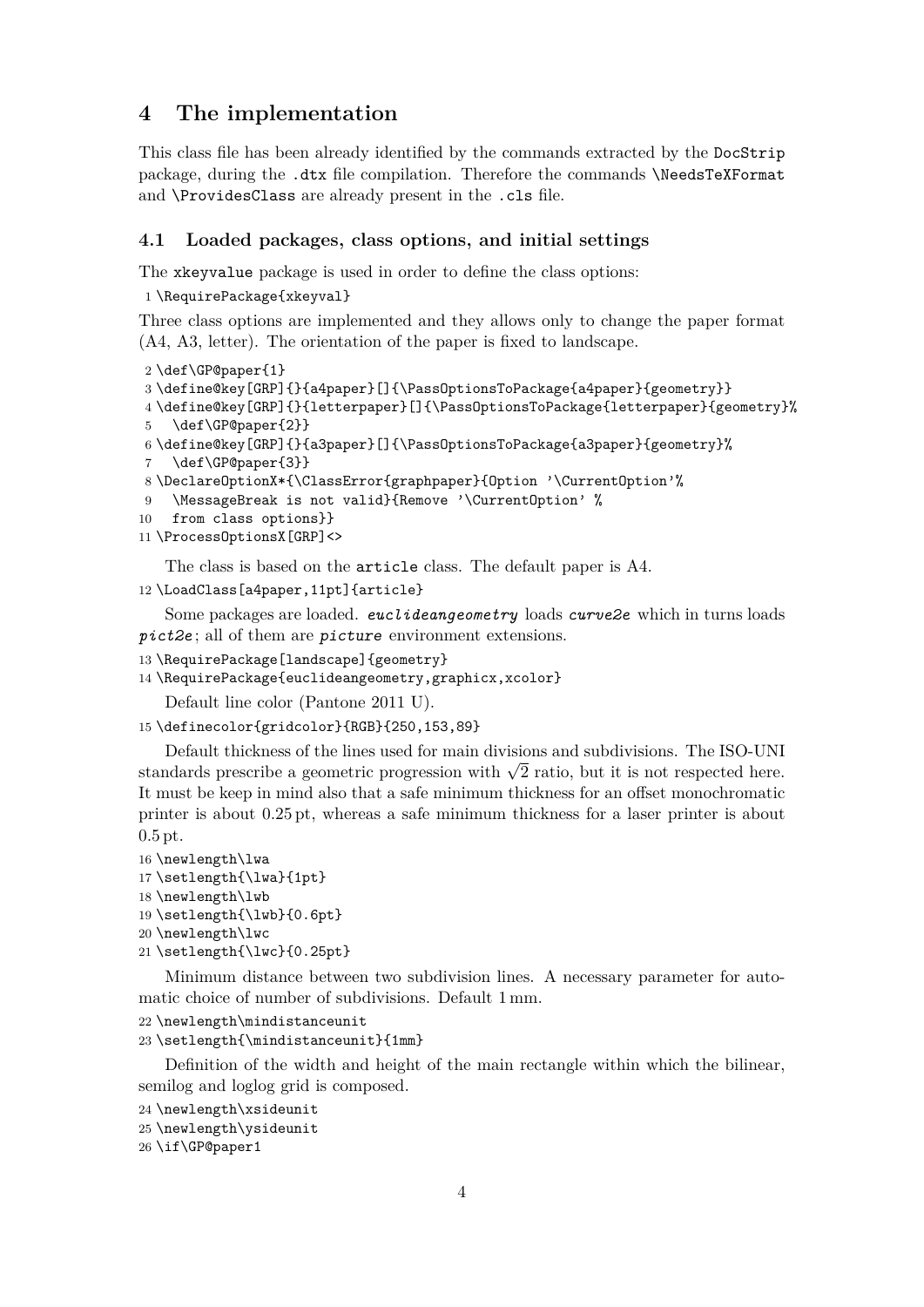```
27 \setlength{\xsideunit}{260mm}
28 \setlength{\ysideunit}{180mm}
29 \fi
30 \if\GP@paper2
31 \setlength{\xsideunit}{250mm}
32 \setlength{\ysideunit}{190mm}
33 \fi
34 \if\GP@paper3
35 \setlength{\xsideunit}{380mm}
36 \setlength{\ysideunit}{280mm}
37 \fi
```
#### **4.2 Rectangular graph papers**

As we will see below, the commands to compose the bilinear, semilog and loglog graph papers are just proper calls of the low-level command \carta.

#### **4.2.1 Service macros for rectangular graph papers**

First of all, four macros are defined. They are used by the \carta service command only.

Two of them are simply two identical classical whiledo commands: the first cycles on the counter  $\setminus J$  while the second one on the counter  $\setminus K$ . They are two because in this way two nested whiledo commands can be implemented. These \WhileDo commands have four parameters: 1. the incremental step of the counter between cycles (default 1); 2. the initial value of the counter; 3. the final value of the counter; 4. the code to execute at each cycle.

```
38 \newcount\J
39 \newcount\K
40
41 \newcommand\WhileDoOne[4][1]{%
42 \J=#2 \fpdowhile{\J=<#3 }{#4\advance\J by #1\relax}}
43
44 \newcommand\WhileDoTwo[4][1]{%
45 \K=#2 \fpdowhile{\K=<#3 }{#4\advance\K by #1\relax}}
```
The other two commands are used to draw a periodic set of equidistant lines in log scale. These two commands are practically identical, the only difference is that they act on different axes. These commands have six parameters: 1. number of lines to draw (distance between these lines is the fifth parameter); 2. value at which the first line must be drawn (x-value for vertical lines, y-value for horizontal lines); 3. thickness; 4. tick length; 5. distance between two lines (typically the length of a decade: y-decade for horizontal lines, x-decade for vertical lines); 6. line length (typically the length of the graph paper sides: x-side for horizontal lines and y-side for vertical lines).

```
46 \newcommand\hlines[6]{%
47 \multiput(-#4,\fpeval{ln(#2) * #5 / ln(10)})(0,#5){#1}%
48 {\linethickness{#3}\line(1,0){\fpeval{#6 + 2*#4}}}%
49 }
50
51 \newcommand\vlines[6]{%
52 \multiput(\fpeval{ln(#2) * #5 / ln(10)},-#4)(#5,0){#1}%
53 {\linethickness{#3}\line(0,1){\fpeval{#6 + 2*#4}}}%
54 }
```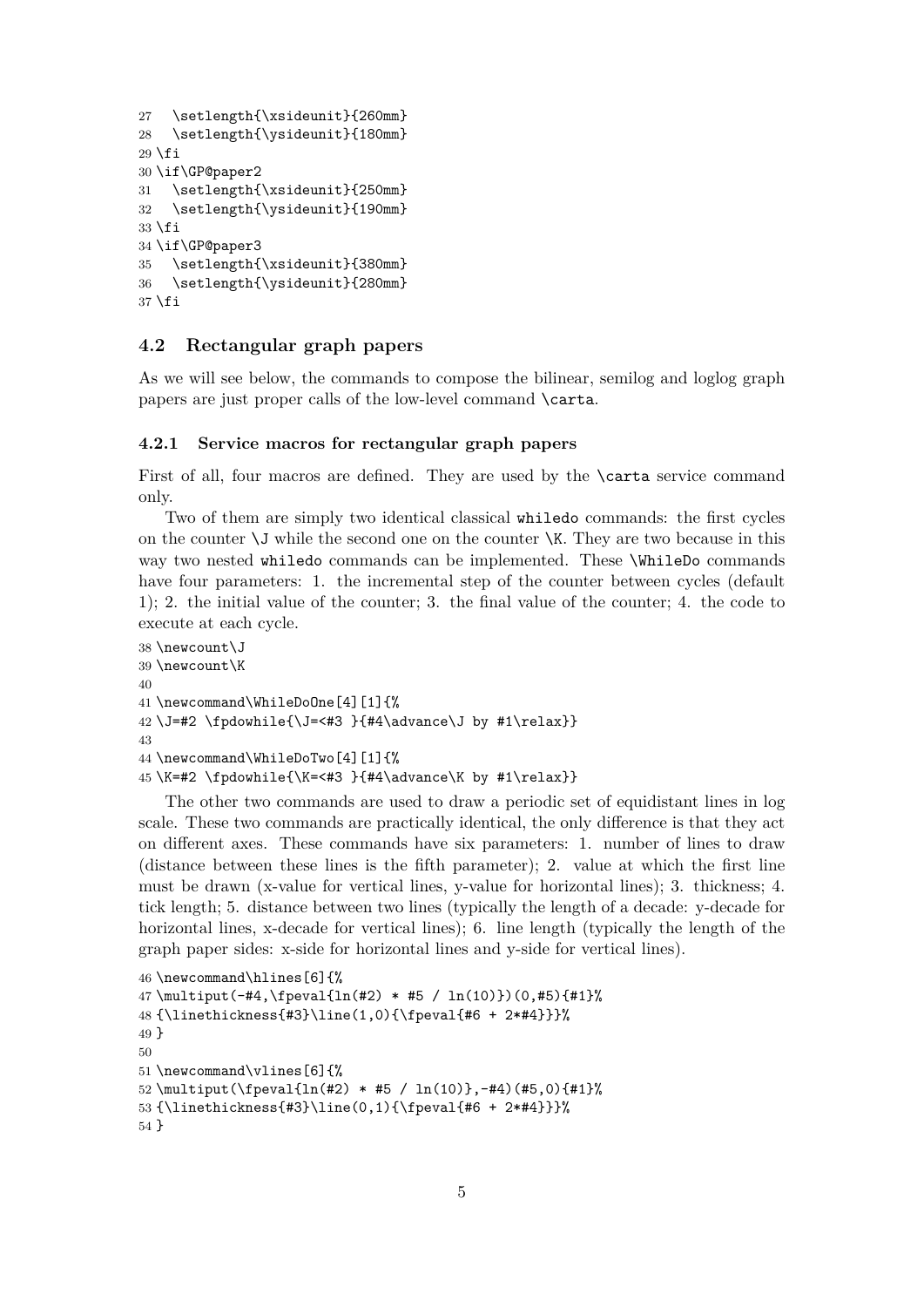#### **4.2.2 Command for rectangular graph papers**

Here starts the definition of the **\carta** command. Its syntax is

```
\text{Cat}(\theta \text{ or } 1) \{\langle no. x \text{ decades}\rangle\} {\langle no. of y \text{ decades}\rangle\}
```
If an axis has zero decades, the scale is linear. For example, \carta{0}{0} composes a bilinear graph paper, \carta{2}{0} composes a semilog graph paper with linear y-axis and two decades along x-axis, and so on. Its optional argument can be 0 or 1. If it is set to 0, and both the numbers of decades are greater than zero (which means the resulting graph paper is loglog), then the length of x-axis and y-axis decades are set to be equal.

Declaration of the command and its arguments.

55 \NewDocumentCommand{\carta}{O{0} m m}{%

Typographical settings and definition of the main features of the graphpaper. \xlength and \ylength represent the lengths, expressed in mm, of the rectangle dimensions. \minimumdistance is the minimum distance at which two subdivision lines can be drawn.

```
56 \newpage
57 \parindent=0pt
58 \pagestyle{empty}%
59 \color{gridcolor}%
60 \setlength{\unitlength}{1mm}%
61 \def\ticklength{2}
62 \def\minorticklength{1.2}
63 \def\minimumdistance{\fpeval{(\mindistanceunit/1mm)}}
64 \def\ell_{\text{b}} 64 \def\xlength{\fpeval{round(round(\xsideunit/1cm) * 10)}}
65 \def\ylength{\fpeval{round(round(\ysideunit/1cm) * 10)}}
```
\xlinsq and \ylinsq represent the number of big divisions (cm) on horizontal and vertical axes for linear scales, respectively.

```
66 \def\xlinsq{\inteval{\xlength/10}}
67 \def\ylinsq{\inteval{\ylength/10}}
```
Implementation of the same decade length between x-axis and y-axis for loglog graph paper. This is obtained properly changing the values of \xlength and \ylength, making them equal.

```
68 \edef\decx{#2}% decades along x
69 \edef\decy{#3}% decades along y
70 \unless\ifnum#2=0 \unless\ifnum#3=0 \ifnum#1=1%
71 \fptest{\decx/\decy < \xlength/\ylength}%
72 {\def\xlength{\fpeval{\ylength*\decx/\decy}}}
73 {\def\ylength{\fpeval{\xlength*\decy/\decx}}}
74 \fi\fi\fi
```
Using the values of the paper width and height together with the length of the graph paper rectangle sides, the margins are calculated and passed to the geometry package in order to center the grid with respect to the page.

```
75 \ifcsname ml\endcsname\relax\else\newlength\ml\fi
76 \ifcsname mr\endcsname\relax\else\newlength\mr\fi
77 \ifcsname mt\endcsname\relax\else\newlength\mt\fi
78 \ifcsname mb\endcsname\relax\else\newlength\mb\fi
79 \unless\ifcsname mr\endcsname\newlength\mr\fi
80 \unless\ifcsname mt\endcsname\newlength\mt\fi
81 \unless\ifcsname mb\endcsname\newlength\mb\fi
82\setlength{\ml}{\fpeval{(\paperwidth/1mm - \xlength)/2}mm}
```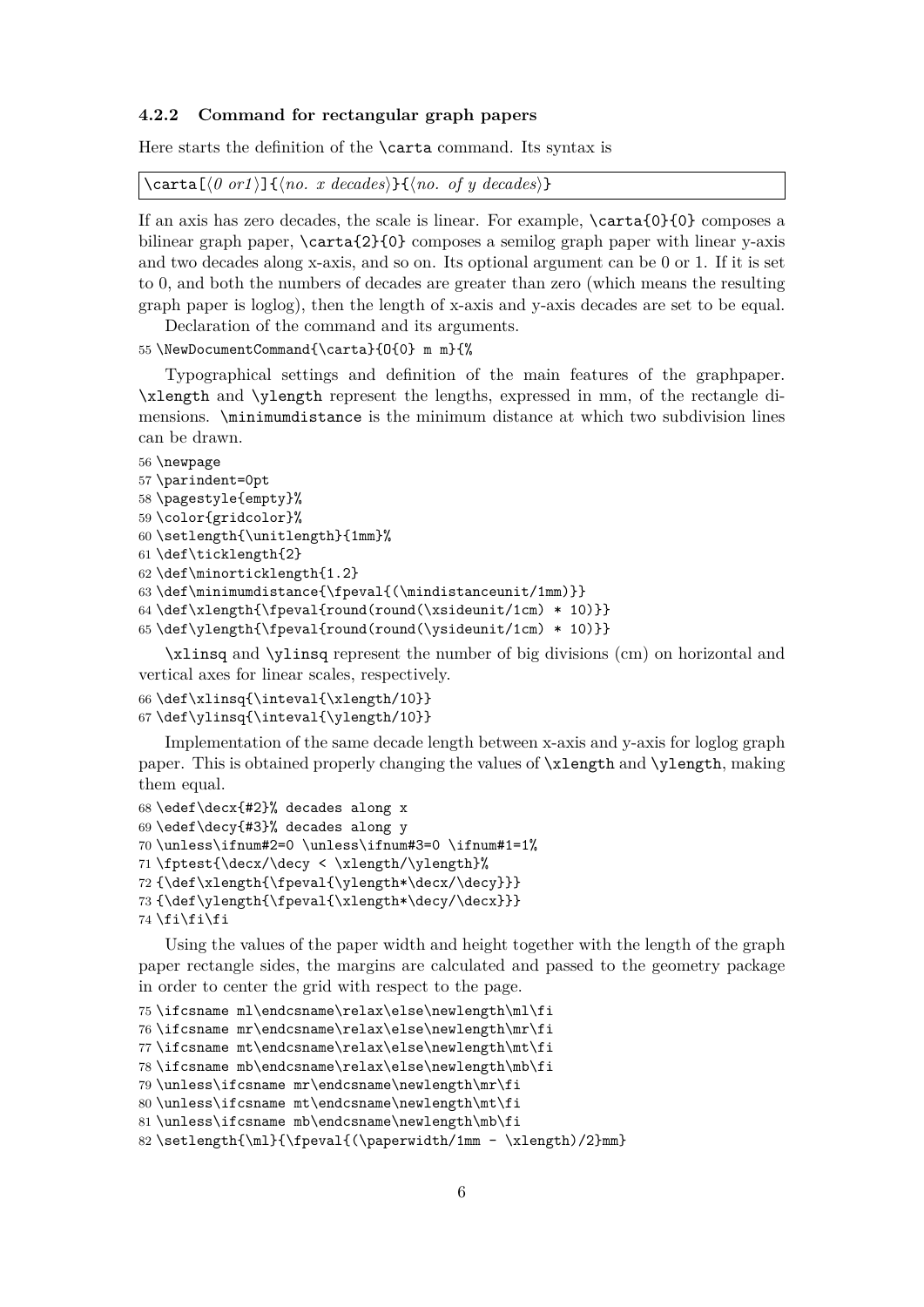```
83\setlength{\mr}{\fpeval{(\paperwidth/1mm - \xlength)/2}mm}
84 \setlength{\mt}{\fpeval{(\paperheight/1mm - \ylength)/2}mm}
85 \setlength{\mb}{\fpeval{(\paperheight/1mm - \ylength)/2}mm}
86 \newgeometry{left=\ml,right=\mr,top=\mt,bottom=\mb}
```
Here starts the drawing of the graph paper by the picture environment. 87 \begin{picture}(\xlength,\ylength)

If the horizontal axis is linear, vertical lines are drawn by simple \multiput commands. Otherwise, if the scale is logarithmic, the vertical lines are drawn by the \vlines command defined above.

```
88 \ifnum#2=0\relax
89 % vertical lines on linear abscissa. Main lines every 10 mm.
90 % Second level lines every 5 mm, Third level lines every 1 mm,
91 % according to the \minimumdistance value
92 \multiput(0,0)(10,0){\inteval{\xlinsq + 1}}{%
93 \linethickness{\lwa}\squarecap\line(0,1){\ylength}}
94 \ifnum\fpeval{\minimumdistance <= 5}=1
95 \multiput(5,0)(10,0){\xlinsq}{%
96 \linethickness{\lwb}\line(0,1){\ylength}}\fi
97 \ifnum\fpeval{\minimumdistance <= 1}=1
98 \multiput(0,0)(1,0){\xlength}{%
99 \linethickness{\lwc}\line(0,1){\ylength}}\fi
100 \else
101 % vertical lines on log abscissa
102 \edef\decxx{\fpeval{\decx + 1}}%
103 \edef\xstep{\fpeval{\xlength / \decx}}
104 % main lines: one for each decade (10) plus one at the end
105 \vlines{\decxx}{1}{\lwa}{\ticklength}{\xstep}{\ylength}
106 % second-level lines: one every unit (1), for each decade
107 \WhileDoOne{2}{9}{\vlines{\decx}{\J}{\lwb}{%
108 \minorticklength}{\xstep}{\ylength}}
109 % third-level lines: for each decade (10) and for each unit (1):
110 % 20, 10, 5, 2 are progressively tested and adopted if the distance
111 % between two subsequent nearest lines is less to \minimumdistance
112 \WhileDoTwo{1}{9}{%
113 \edef\xmindivfloat{%
114 \frac{\{\N+1*(1-10^--(\minimumdistance/\xstep))}\}115 % xmindiv corresponds to 1/20 of unit
116 \def\xmindiv{20}
117 % xmindivfloat corresponds to the distance of two
118 % subdivision with respect to the unit
119 \ifnum\fpeval{\xmindivfloat <= 0.5}=1 \def\xmindiv{10}\fi
120 \ifnum\fpeval{\xmindivfloat <= 0.2}=1 \def\xmindiv{4}\fi
121 \ifnum\fpeval{\xmindivfloat <= 0.1}=1 \def\xmindiv{2}\fi
122 \ifnum\fpeval{\xmindivfloat <= 0.05}=1 \def\xmindiv{1}\fi
123 \ifnum\fpeval{\xmindiv == 20}=1\relax
124 \else\WhileDoOne[\xmindiv]{\xmindiv}{19}{%
125 \vlines{\decx}{(\K+\J/20)}{\lwc}{0}{\xstep}{\ylength}}\fi}
```
 $126$  \fi

If the vertical axis is linear, horizontal lines are drawn by simple \multiput commands. Otherwise, if the scale is logarithmic, the horizontal lines are drawn by the \hlines command defined above.

```
127 \ifnum#3=0\relax
128 % horizontal lines on linear ordinates. Main lines every 10 mm.
129 % Second level lines every 5 mm, Third level lines every 1 mm,
```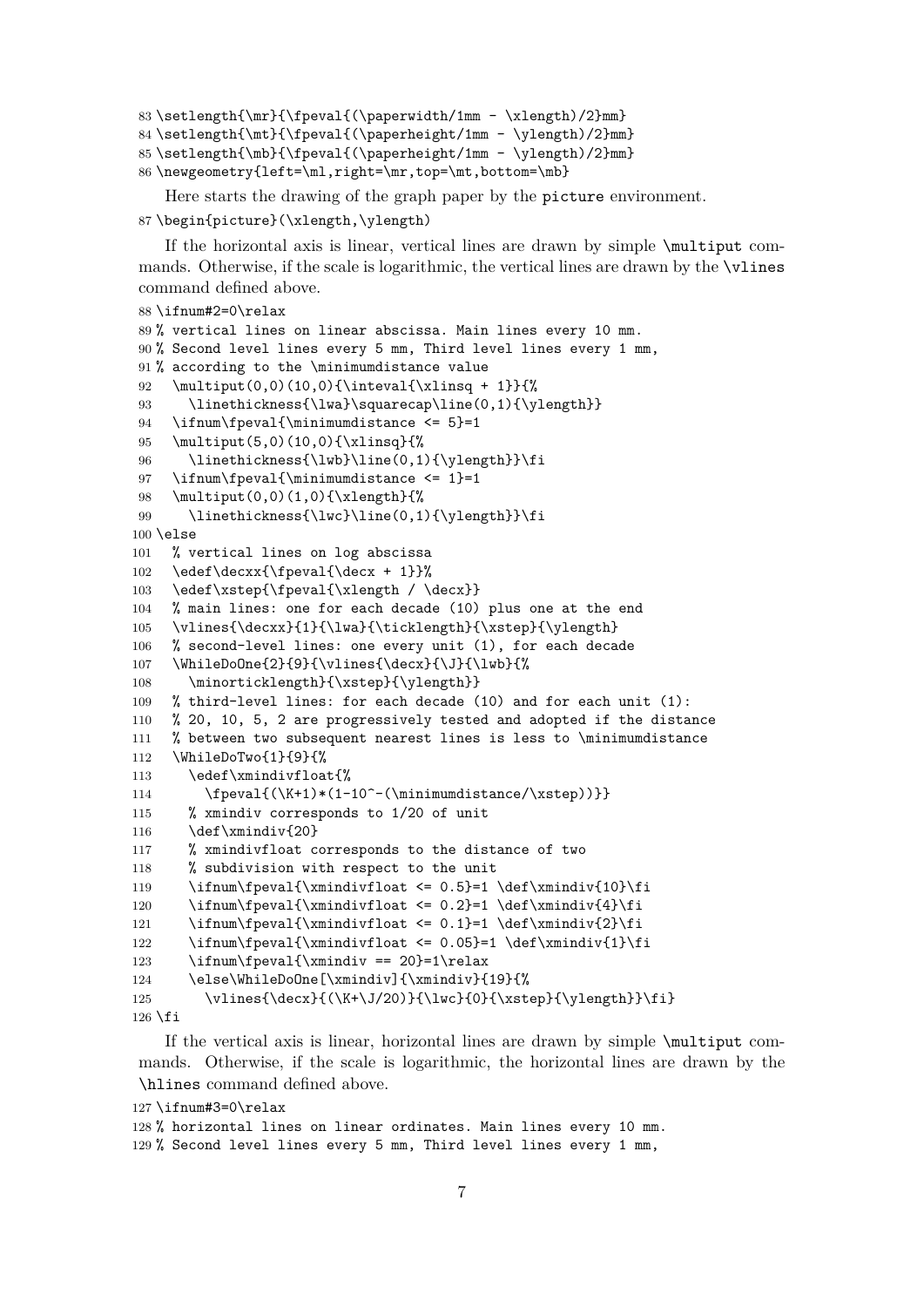```
130 % according to the \minimumdistance value
131 \multiput(0,0)(0,10){\inteval{\ylinsq + 1}}{%
132 \linethickness{\lwa}\squarecap\line(1,0){\xlength}}
133 \ifnum\fpeval{\minimumdistance <= 5}=1
134 \multiput(0,5)(0,10){\ylinsq}{%
135 \linethickness{\lwb}\line(1,0){\xlength}}\fi
136 \ifnum\fpeval{\minimumdistance <= 1}=1
137 \multiput(0,0)(0,1){\ylength}{%
138 \linethickness{\lwc}\line(1,0){\xlength}}\fi
139 \else
140 % horizontal lines on log ordinates
141 \edef\decyy{\fpeval{\decy + 1}}%
142 \edef\ystep{\fpeval{\ylength / \decy}}
143 % main lines: one for each decade (10) plus one at the end
144 \hlines{\decyy}{1}{\lwa}{\ticklength}{\ystep}{\xlength}
145 % second-level lines: one every unit (1), for each decade
146 \WhileDoOne{2}{9}{\hlines{\decy}{\J}{\lwb}{%
147 \minorticklength}{\ystep}{\xlength}}
148 % third-level lines: for each decade (10) and for each unit (1):
149 % 20, 10, 5, 2 are progressively tested and adopted if the distance
150 % between two subsequent nearest lines is less to \minimumdistance
151 \WhileDoTwo{1}{9}{\edef\ymindivfloat{%
152 \fpeval{(\K+1)*(1-10^-(\minimumdistance/\ystep))}}
153 % ymindiv corresponds to 1/20 of unit
154 \def\ymindiv{20}
155 % ymindivfloat corresponds to the distance of two subdivisions
156 % with respect to the unit
157 \ifnum\fpeval{\ymindivfloat <= 0.5}=1 \def\ymindiv{10}\fi
158\ifnum\fpeval{\ymindivfloat <= 0.2}=1 \def\ymindiv{4}\fi
159 \ifnum\fpeval{\ymindivfloat <= 0.1}=1 \def\ymindiv{2}\fi
160 \ifnum\fpeval{\ymindivfloat <= 0.05}=1 \def\ymindiv{1}\fi
161 \rightarrow \fpcval{\ymindiv == 20} = 1\relax162 \else\WhileDoOne[\ymindiv]{\ymindiv}{19}{%
163 \hlines{\decy}{(\K+\J/20)}{\lwc}{0}{\ystep}{\xlength}}\fi}
164 \fi
```
Custom code provided by the user. After executing the code to compose the rectangular graph paper and the user custom code, the latter is reset if the \GP@customcodereset is true.

```
165 \GP@custom
166 \end{picture}
167 \ifGP@customcodereset\def\GP@custom{}\fi}
```
#### **4.3 Circular graph papers**

The Graphpaper class provides commands to draw three different circular graph papers: linear polar chart, log polar chart, Smith chart.

#### **4.3.1 Service macros for Smith charts**

Here follows a list of service macros used by circular graph papers.

Definition of the counter \I, used both in polar paper and Smith chart.

```
168 \newcount\I
```
Rbox composes a tick and a label in a rotated box. It is used to compose the ticks and labels along the external circle of circular graph papers. It accepts three arguments: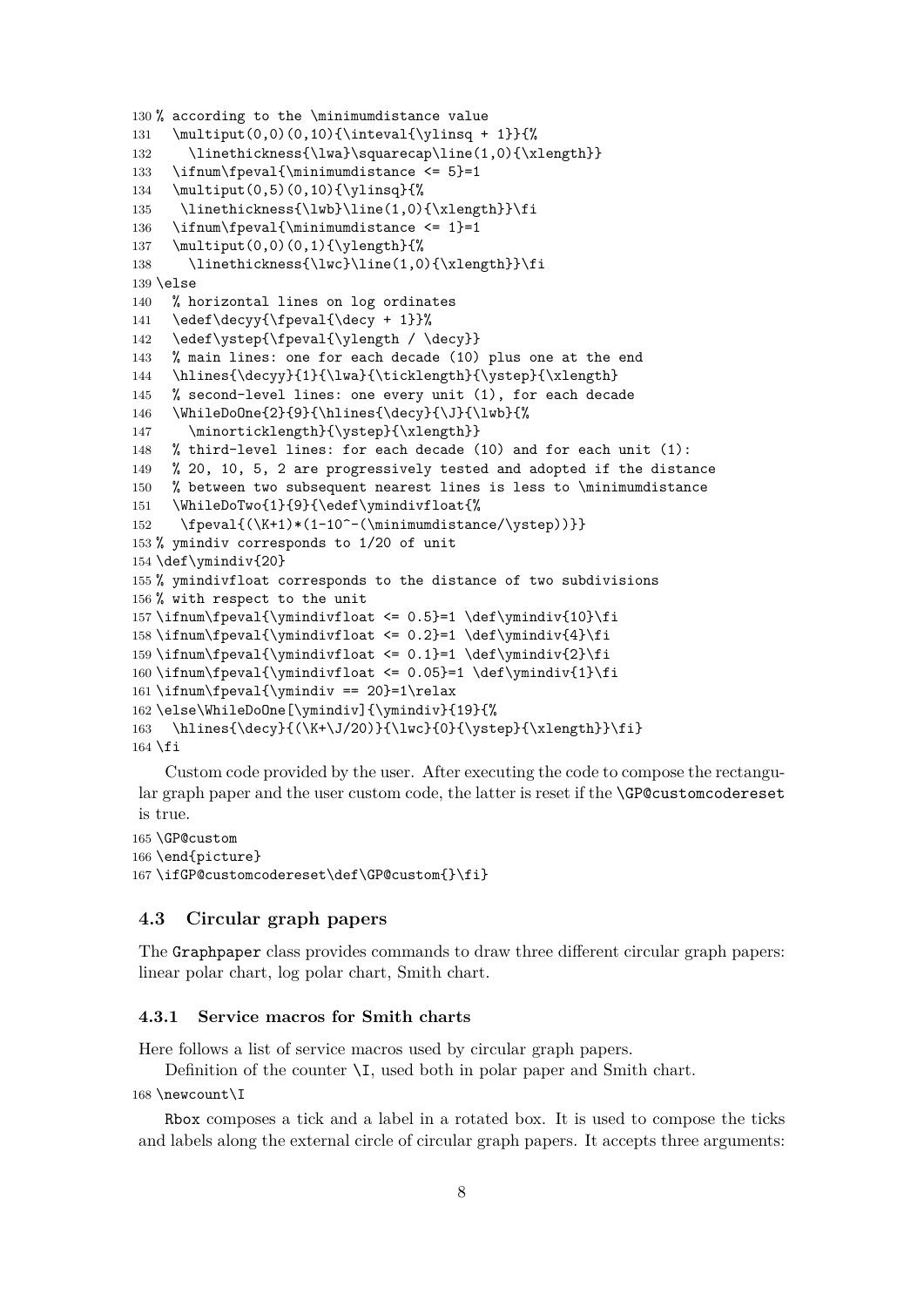The first one is optional and represents the angle of rotation (default 0); the second one is optional too, it is inserted by round parentheses, and it represents the position of the box which can be given in cartesian  $(x, y)$  or polar coordinates  $(\theta : \rho)$  (default 0:0); the third one is mandatory and contains the label.

```
169 \NewDocumentCommand\Rbox{O{0} D(){0:0} m}{%
170 \fptest{#1>=0}{\edef\RotLab{\fpeval{#1-90}}}{\edef\RotLab{\fpeval{#1+90}}}%
171 \put(#2){\color{black}\segment(0,0)(#1:1)\put(#1:1){%
172 \rotatebox{\RotLab}{\makebox(0,0)[c]{%
173 \fptest{#1>=0}{\Pbox[b]}{\Pbox[t]}{\scriptstyle#3}[0]}}%
174 }%
175 }\ignorespaces}
```
\Xcircle macro (used only for Smith charts) assumes that the scale factor \Scala (*s*) has already been defined and it takes only one mandatory parameter (*x*). It draws a circle with center  $(sx/(x+1),0)$  and radius  $s/(x+1)$ . (*x* represents the real part (resistance) of the normalised impedance.)

```
176 \NewDocumentCommand\Xcircle{m}{%
177 \edef\Czero{0,0}\edef\Rzero{\Scala}%
```
178 \edef\Rdue{\fpeval{1/(#1+1)\*\Scala}}%

```
179 \edef\Cdue{\fpeval{\Rzero-\Rdue},0}%
```

```
180 \Circlewithcenter\Cdue radius\Rdue\ignorespaces}
```
\Ycircle macro (used only for Smith charts) assumes that the scale factor \Scala (*s*) has already been defined. It assumes that the circle diameter is 100\unitlengths long and it takes only one mandatory parameter  $(y)$ . It draws an arc of a circle with center  $(s, s/y)$ , starting point at  $(s, 0)$  (and therefore radius  $s/y$ ) and with an angle calculated in order to have the end point on the external circle. (*y* represents the imaginary part (reactance) of the normalised impedance.)

```
181 \NewDocumentCommand\Ycircle{m s}{%
```
182 \edef\Czero{0,0}\edef\Rzero{\Scala}% external circle center and radius

```
183 \edef\Rdue{\fpeval{\Scala/abs(#1)}}% Small circle radius
```

```
184 \edef\Cdue{\Rzero,\fpeval{\Scala/#1}}% Small circle center
```

```
185 \edef\Cuno{\Rzero,0}% First intersection point
```
186 \ModAndAngleOfVect\Cdue to\Mod and\Alfa % Small circle center polar coordinates

```
187 \IntersectionOfLines(\Czero)(\Cdue)and(\Cuno)(\fpeval{\Alfa+90}:1)to\Inter
```
188 \SymmetricalPointOf\Cuno respect\Inter to\Idue

```
189 \ModAndAngleOfVect\Idue to\Mdue and\Adue
```

```
190 \SubVect\Cdue from\Idue to\IIdue
```

```
191 \ModAndAngleOfVect\IIdue to\Mod and\Alfa
```

```
192 \fptest{#1>0}{\edef\Alfa{\fpeval{270-\Alfa}}\Arc(\Cdue)(\Idue){\Alfa}}%
```

```
193 {\edef\Alfa{\fpeval{270+\Alfa}}\Arc(\Cdue)(\Cuno){\Alfa}}%
```
194 \IfBooleanT{#2}{\Rbox[\Adue](\Idue){\color{black}#1}}\relax

```
195 \ignorespaces}
```
The following two macros are used to compose the resistance axis below the Smith chart.

CalcRxx macro (used only for Smith charts) assumes that the scale factor Scala (*s*) has already been defined. First, it calculates the reflection coefficient  $\Gamma = s \frac{x-1}{x+1}$  from resistance *x*. A tick and a label are inserted for this value of *x*.

196 \newcommand\CalcRxx[1]{%

```
197 \edef\Rxx{\fpeval{\Scala*(#1 - 1)/(#1 + 1)}}%
```
198 \segment(\Rxx,\LowResZero)(\Rxx,\LowResUno)\relax

199 \Pbox(\Rxx,\LowResUno)[t]{\$\color{black}\scriptsize#1\$}[0]\ignorespaces}

GradResist macro (used only for Smith charts) draws the graduated axis for resistance and executes the CalcRxx for several values of resistance in order to compose the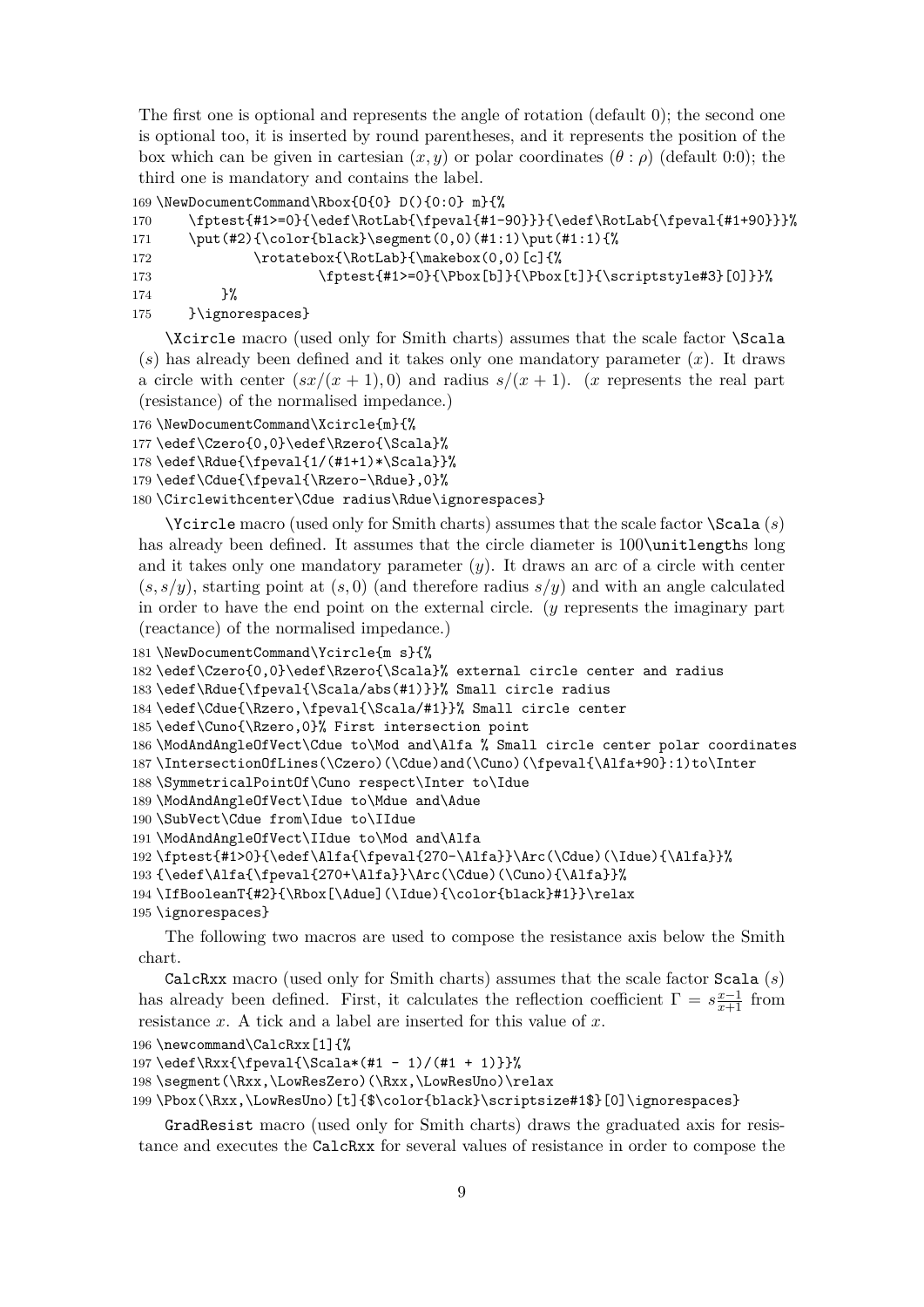ticks and the labels.

```
200 \newcommand\GradResist[1]{%
201 \color{black}
202 \edef\LowResZero{-#1}\edef\LowResUno{\fpeval{\LowResZero-1}}%
203 \I=0\edef\Auxx{0}\relax
204 \fpdowhile{\I<=10}{\CalcRxx{\Auxx}%
205 \advance\I by1\edef\Auxx{\fpeval{\Auxx+0.1}}\ignorespaces}
206 \CalcRxx{1.5}\I=2\edef\Auxx{2}\relax
207 \fpdowhile{\I<=9}{\CalcRxx{\Auxx}%
208 \advance\I by1\edef\Auxx{\fpeval{\Auxx+1}}\ignorespaces}
209 \CalcRxx{15}\CalcRxx{30}%
210 \edef\Rxx{\Scala}%
211 {\segment(-\Rxx,\LowResZero)(\Rxx,\LowResZero)%
212 \segment(\Rxx,\LowResZero)(\Rxx,\LowResUno)%
```
213 \Pbox(\Rxx,\LowResUno)[t]{\infty}[0]}}

GradPolar macro (used only for polar charts) draws the graduated axis for log polar charts.

```
214 \newcommand{\GradPolar}[1]{%
215 \color{black}
216 \edef\yline{\fpeval{-1.2 * \Scala}}
217 \linethickness{\lwa}
218 \segment(-\Scala,\yline)(\Scala,\yline)
219 \edef\ytickstart{\yline}
220 \edef\ytickstop{\fpeval{\yline-2}}
221 \edef\yytickstop{\fpeval{\yline-1}}
222 \segment(\Scala,\ytickstart)(\Scala,\ytickstop)
223 \segment(-\Scala,\ytickstart)(-\Scala,\ytickstop)
224 \fptest{#1=0}{%
225 \segment(0,\ytickstart)(0,\ytickstop)
226 \edef\plstep{\fpeval{\Scala/10}}
227 \linethickness{\lwb}
228 \multiput(\plstep,\vline)(\plstep.0){9}{\line(0,-1){1}}
229 \multiput(-\plstep,\yline)(-\plstep,0){9}{\line(0,-1){1}}%
230 }{%
231 \I=0
232 \fpwhiledo{\I<#1}{%
233 \linethickness{\lwa}
234 \edef\xtick{\fpeval{\I*\Scala/#1}}
235 \segment(\xtick,\ytickstart)(\xtick,\ytickstop)
236 \segment(-\xtick,\ytickstart)(-\xtick,\ytickstop)
237 \quad \text{J=2}238 \fpwhiledo{\J<=9}{%
239 \linethickness{\lwb}
240 \edef\xtick{\fpeval{\Scala/#1 * (\I + \ln(\J)/\ln(10))}
241 \segment(\xtick,\ytickstart)(\xtick,\yytickstop)
242 \segment(-\xtick,\ytickstart)(-\xtick,\yytickstop)
243 \dvance\J by1\relax}
244 \advance\I by1\relax}}
245 }
```

```
4.3.2 Polar graph papers
```
The polar graph papers are composed by the command \PolarChart. The syntax is

\PolarChart[⟨*diameter*⟩]{⟨*decades*⟩}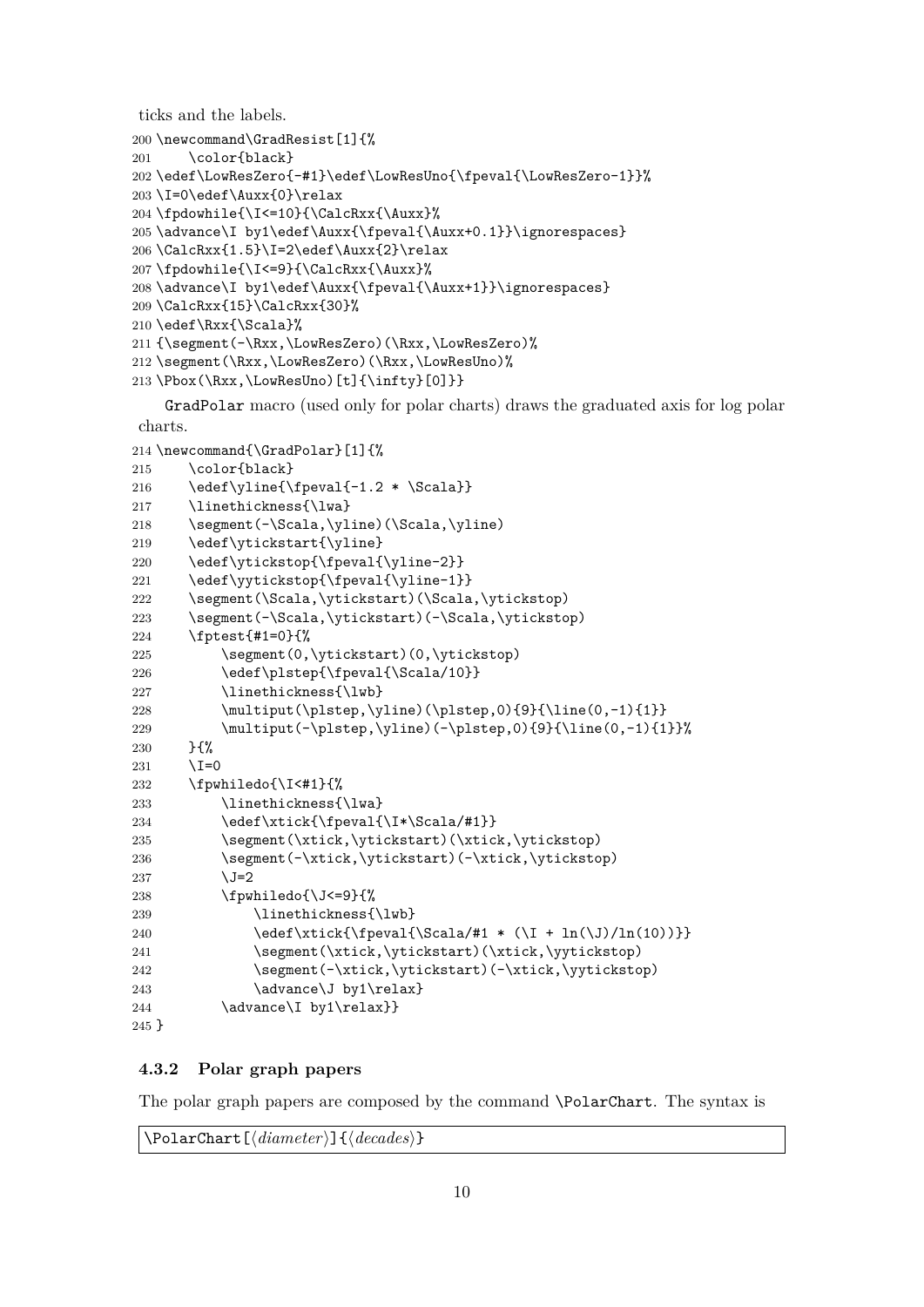where ⟨*diameter*⟩ is the dimension (plus some extra space for labels and margins) of the polar chart. Its default value corresponds to the \paperheight (the minimum dimension of the paper). The mandatory parameter ⟨*decades*⟩ must be an integer number. Its value corresponds to the number of decades of the radial coordinate for the log polar graph paper. If its value is zero, the chart is linear. The maximum number of allowed decades is set by the macro \NDecMax: its default value is 2.

Declaration of the command and its arguments.

\NewDocumentCommand\PolarChart{O{\paperheight} m}{%

Typographical settings and definition of the main features of the graphpaper. \xlength and \ylength represent the lengths of the rectangle dimensions in which the polar graph is plot. The origin of the coordinate system is in the center of the page.

```
247 \newpage
```

```
248 \parindent=0pt
249 \pagestyle{empty}%
250 \ifcsname pmargin\endcsname\relax\else\newlength\pmargin\fi
251 \setlength{\pmargin}{20pt}
252 \newgeometry{left=\pmargin,right=\pmargin,top=\pmargin,bottom=\pmargin}
253 \def\factor{140}
254 \unitlength=\fpeval{#1/\factor}pt
255 \def\xlength{\fpeval{(\textwidth-0.01pt)/\unitlength}}
256 \def\ylength{\fpeval{(\textheight-0.01pt)/\unitlength}}
257 \begin{picture}(\xlength,\ylength)%
258 (\fpeval{-\xlength/2},\fpeval{-\ylength/2})%
259 \color{gridcolor}%
260 \edef\Scala{50}% The scale factor
```
Circle stroking. In linear scale 10 radial units are present, therefore, 10 circles are drawn with tick lines, medium lines circles every 0.5 unit and thin lines circles every 0.1 unit.

```
261 \fptest{#2=0}{% start circle linear radius sequence.
262 \setminus I=1263 \fpdowhile{\I=<100}{\edef\R{\fpeval{0.01*\Scala*\I}}%
264 {\fptest{\fpeval{\I-10(round(\I/10,0))}=0}{\linethickness{\lwa}%
265 }%
266 {\frac{\frac{\Pi-5(round(\I/5,0))}=0}{\line{thickness{\lwb}}}\267 {\linethickness{\lwc}}%
268 }\Circlewithcenter0,0radius\R
269 }\advance\I by1\relax}%
270 }% end circle linear radius sequence
271 {%
272 \edef\LnDieci{\fpeval{ln(10)}}%
273 \edef\ScalaDecade{\fpeval{\Scala/#2}}%
274 \fptest{#2<3}{%
275 \newcount\Dec \Dec=1\relax
276 \fpdowhile{\Dec=<#2}{%
277 \linethickness{\lwa}%
278 \edef\R{\fpeval{\Dec*\ScalaDecade}}%
279 \Circlewithcenter0,0radius\R% Thick circles
280 % First band from 1 to 4 (excluded)
281 \edef\LPLA{1}%
282 \fpdowhile{\LPLA<4}{
283 \edef\Logaritmo{\fpeval{\Dec-1+(ln(\LPLA))/\LnDieci}}%
284 \edef\R{\fpeval{\ScalaDecade*\Logaritmo}}%
285 \fptest{\R>0}{\fptest{\LPLA=round(\LPLA,0)}%
```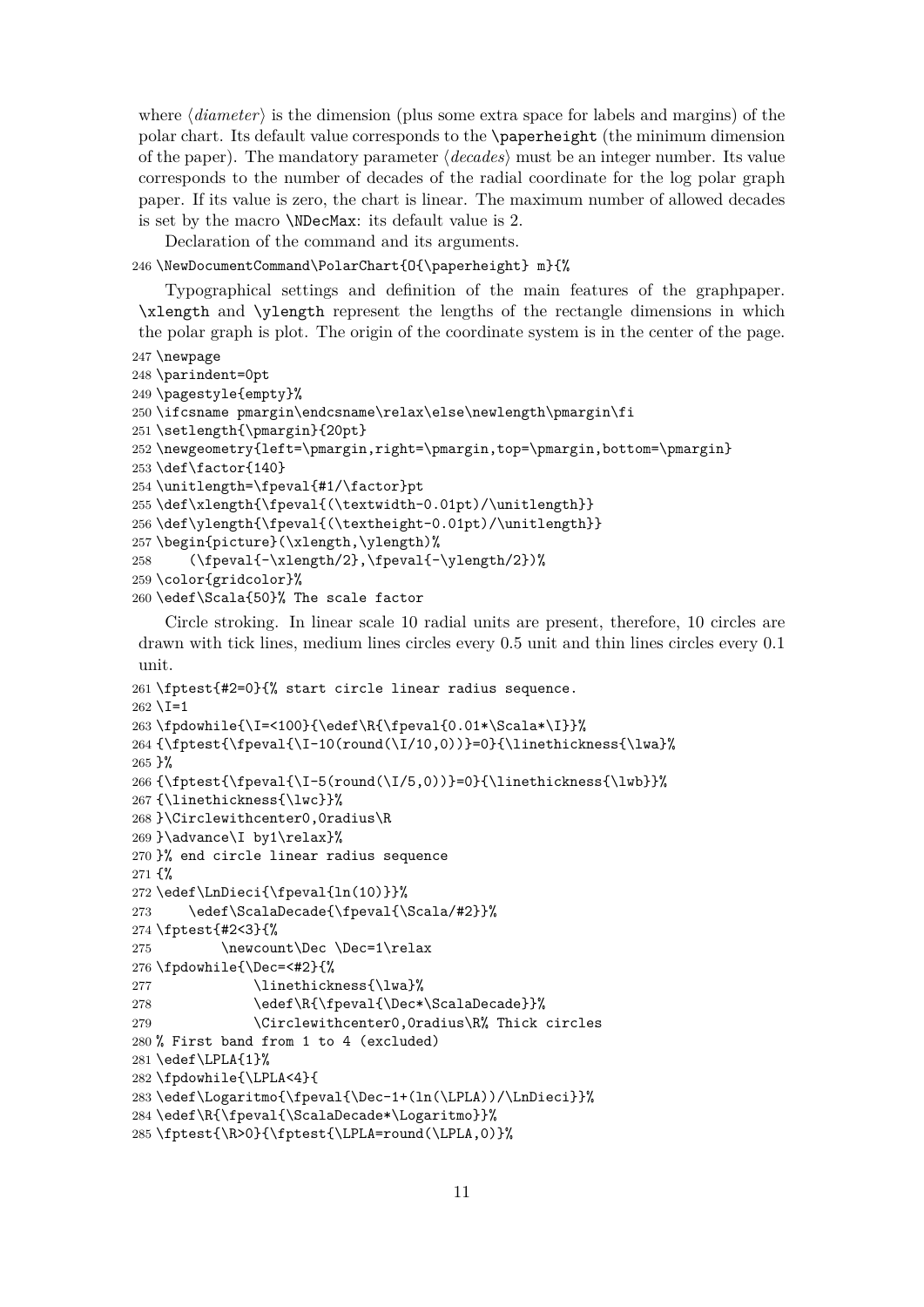```
286 {\linethickness{\lwb}}{\linethickness{\lwc}}%
287 \Circlewithcenter0,0radius\R}{}%
288 \edef\LPLA{\fpeval{\LPLA+0.2}}}%
289 % Second band from 4 to 10 included
290 \text{def}\LPLA{4}%
291 \fpdowhile{\LPLA=<10}{%
292 \edef\Logaritmo{\fpeval{\Dec-1+(ln(\LPLA))/\LnDieci}}%
293 \edef\R{\fpeval{\ScalaDecade*\Logaritmo}}%
294 \fptest{\R>0}{\fptest{\LPLA=round(\LPLA,0)}%
295 {\linethickness{\lwb}}{\linethickness{\lwc}}%
296 \Circlewithcenter0,0radius\R}{}%
297 \edef\LPLA{\fpeval{\LPLA+0.5}}}%
298 \advance\Dec by1\relax}%
299 }{%
300 \ClassWarning{GraphPaper}{Logarithmic polar graph paper:\MessageBreak
301 too many decades: \number#2\space\MessageBreak
302 Reduce their number}%
303 }}% End logarithmic circle radius sequence
304 \ignorespaces
305 %
```
Radial lines. \I represents the angle in degrees and it runs from 0 to 359. Tick lines every  $10^{\circ}$ ; medium lines every  $5^{\circ}$  for units 2, 7, 8, 9, 10; thin lines every  $2^{\circ}$  for units 3, 4, 5, 6; thin lines every  $1^\circ$  for units 7, 8, 9, 10.

```
306 \I=0\edef\R{\Scala}%
307 \fpdowhile{\I<360}{\edef\A{\fpeval{\I}}%
308 \fptest{\fpeval{\I-10(round(\I/10,0))}=0}%
309 {\linethickness{\lwa}\segment(0,0)(\A:\R)
310 \Rbox[\A](\A:\R){\color{black}\A}}% multiple of 10
311 {\fptest{\fpeval{\I-5(round(\I/5,0))}=0}%
312 {\linethickness{\lwb}%
313 \segment(\A:5)(\A:10)314 \segment(\A:30)(\A:\R)}% multiple of 5
315 {\linethickness{\lwc}%
316 \fptest{\fpeval{\I-2(round(\I/2,0))}=0}%
317 {\segment(\A:10)(\A:\R)}% multiple of 2
318 {\segment(\A:30)(\A:\R)}% multiple of 1
319 }%
320 }%
321 \advance\I by 1\relax
322 }\ignorespaces
    Graduated axis.
```

```
323 \GradPolar{#2}
```
Custom code provided by the user. After executing the code to compose the rectangular graph paper and the user custom code, the latter is reset if the \GP@customcodereset is true.

```
324 \GP@custom
325 \end{picture}
326 \ifGP@customcodereset\def\GP@custom{}\fi}
```
#### **4.3.3 Smith chart graph paper**

The Smith chart graph paper is composed by the command \SmithChart:

```
\SmithChart[⟨diameter⟩]
```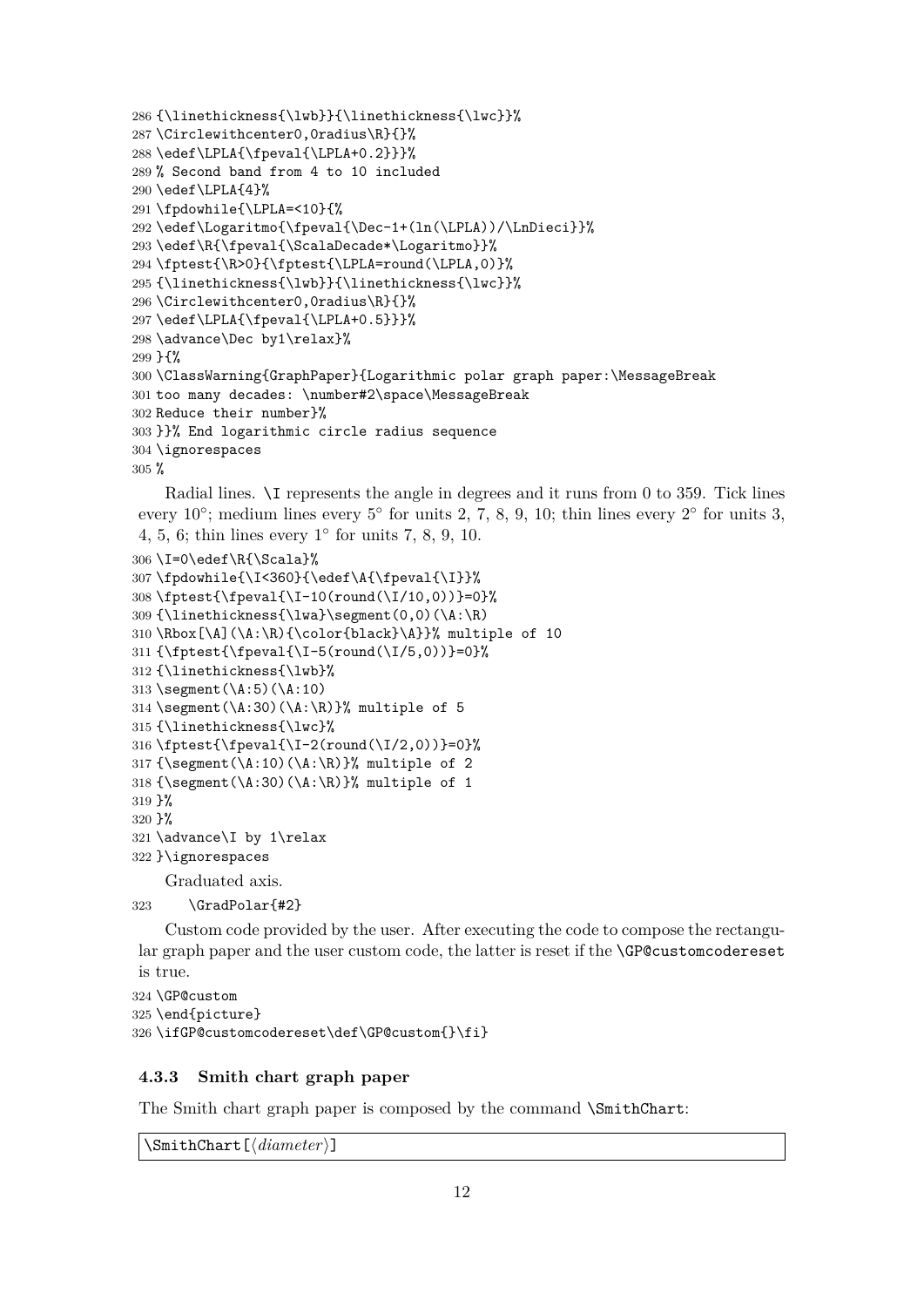where  $\langle diameter \rangle$  is the dimension (plus some extra space for labels and margins) of the Smith chart. Its default value corresponds to the \paperheight (the minimum dimension of the paper).

```
327 \NewDocumentCommand\SmithChart{O{\paperheight}}{%
328 \newpage
329 \parindent=0pt
330 \pagestyle{empty}%
331 \ifcsname pmargin\endcsname\relax\else\newlength\pmargin\fi
332 \setlength{\pmargin}{20pt}
333 \newgeometry{left=\pmargin,right=\pmargin,top=\pmargin,bottom=\pmargin}
334 \def\factor{140}
335 \unitlength=\fpeval{#1/\factor}pt\relax
336 \def\xlength{\fpeval{(\textwidth-0.01pt)/\unitlength}}
337 \def\ylength{\fpeval{(\textheight-0.01pt)/\unitlength}}
338 \begin{picture}(\xlength,\ylength)%
339 (\fpeval{-\xlength/2},\fpeval{-\ylength/2})%
340 \color{gridcolor}%
341 \edef\Scala{50}% scale factor based on the main circle but valid
342 % for everything inside the graph paper.
343 {\color{black}\Pbox(0,0){}[4]}% Black dot in the origin
344 % images of the vertical cartesian lines
345 I=0 relax
346 \fpdowhile{\I=<6}{\edef\Aux{\fpeval{\I/20}}{%
347 \fptest{\I=0}{\color{black}}{\color{gridcolor}}\thicklines\Xcircle{\Aux}}%
348 \advance\I by1\edef\Aux{\fpeval{\I/20}}\Xcircle{\Aux}%
349 \advance\I by1\ignorespaces}%fino a 0.4
350 \fpdowhile{\I=<16}{\edef\Aux{\fpeval{\I/20}}\relax
351 {\thicklines\Xcircle{\Aux}}\advance\I by2\edef\Aux{\fpeval{\I/20}}\relax
352 \Xcircle{\Aux}\advance\I by2\ignorespaces}% fino a 1
353 \fpdowhile{\I=<36}{\edef\Aux{\fpeval{\I/20}}\relax
354 {\thicklines\Xcircle{\Aux}}\advance\I by4\edef\Aux{\fpeval{\I/20}}\relax
355 \Xcircle{\Aux}\advance\I by4\ignorespaces}% fino a 2
356 \fpdowhile{\I=<96}{\edef\Aux{\fpeval{\I/20}}\relax
357 {\thicklines\Xcircle{\Aux}}\advance\I by8\edef\Aux{\fpeval{\I/20}}\relax
358 \Xcircle{\Aux}\advance\I by8\ignorespaces}%fino a 5
359 \fpdowhile{\I=<296}{\edef\Aux{\fpeval{\I/20}}\relax
360 {\thicklines\Xcircle{\Aux}}\advance\I by16\edef\Aux{\fpeval{\I/20}}\relax
361 \Xcircle{\Aux}\advance\I by16\ignorespaces}% up to 15
362 % Images of the horizontal cartesian semi-lines
363 \Ycircle{1}%
364 {\thicklines\segment(-\Rzero,0)(\Rzero,0)}% diameter
365 \Rbox[180](-\Rzero,0){0}\Rbox[0](\Rzero,0){\infty}
366 \cdot 0.05} \cdot 0.05 -2 is to avoid a division by 0
367 \fpdowhile{\I=<18}{\edef\Aux{\fpeval{\I/20}}\relax
368 {\thicklines\Ycircle{\Aux}*\Ycircle{-\Aux}*}%
369 \advance\I by1\edef\Aux{\fpeval{\I/20}}\relax
370 \Ycircle{\Aux}\Ycircle{-\Aux}\advance\I by 1\ignorespaces}% restarts from 1
371 \fpdowhile{\I<40}{\edef\Aux{\fpeval{\I/20}}\relax
372 {\thicklines\Ycircle{\Aux}*\Ycircle{-\Aux}*}%
373 \advance\I by 2\edef\Aux{\fpeval{\I/20}}\relax
374 \Ycircle{\Aux}\Ycircle{-\Aux}\advance\I by 2\ignorespaces}% restarts from 2
375 \fpdowhile{\I<80}{\edef\Aux{\fpeval{\I/20}}\relax
376 {\thicklines\Ycircle{\Aux}*\Ycircle{-\Aux}*}%
377 \advance \I by 4\edef\Aux{\fpeval{\I/20}\} \relax378 \Ycircle{\Aux}\Ycircle{-\Aux}\advance\I by 4\ignorespaces}% restarts from 4
```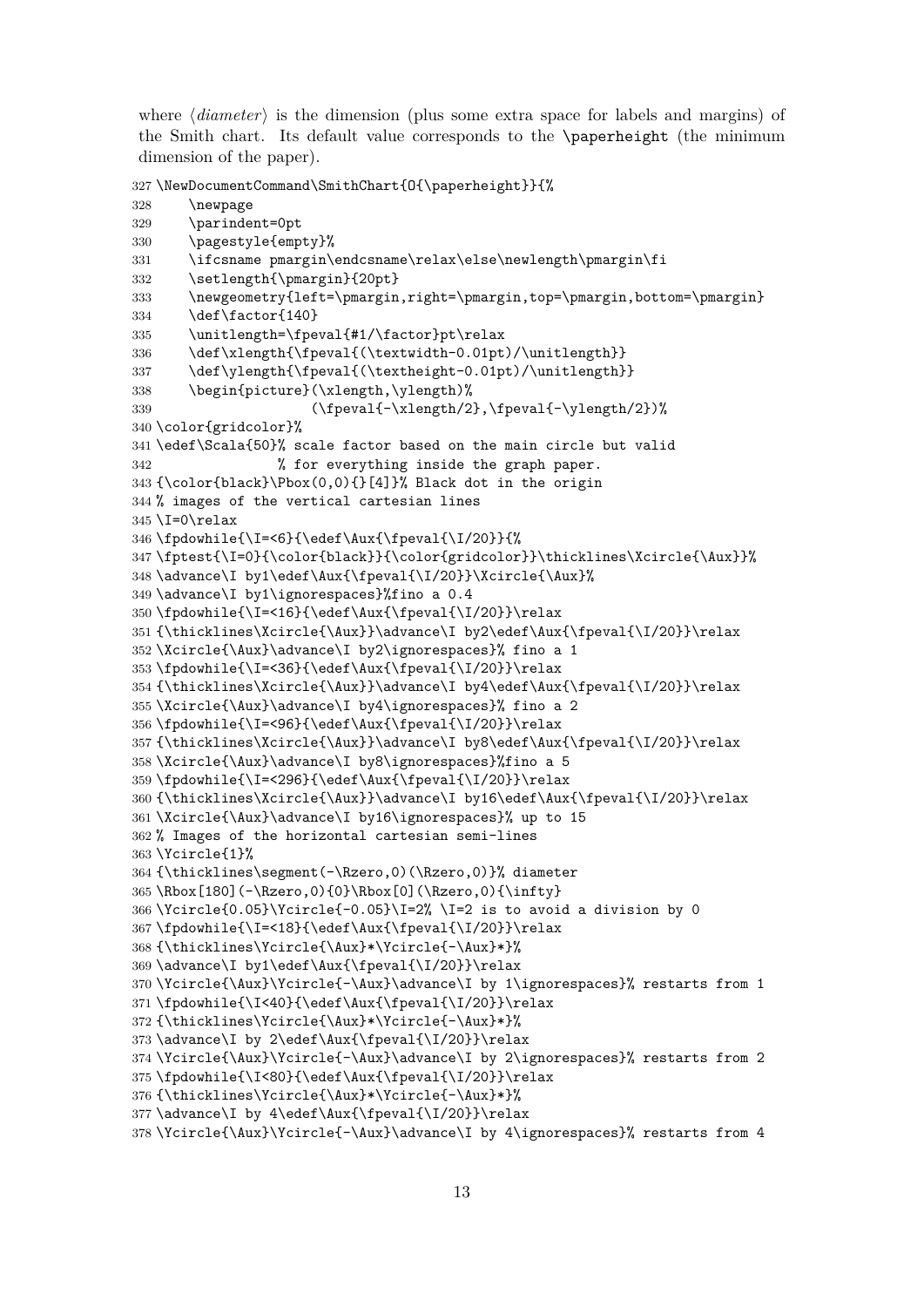```
379 \fpdowhile{\I=<140}{\edef\Aux{\fpeval{\I/20}}\relax
380 {\thicklines\Ycircle{\Aux}*\Ycircle{-\Aux}*}%
381 \advance\I by 10\edef\Aux{\fpeval{\I/20}}\relax
382 \Ycircle{\Aux}\Ycircle{-\Aux}\advance\I by 10\ignorespaces}% stops at 7.5
383 {\thicklines\Ycircle{8}*\Ycircle{-8}*}%
384 % non linear graduation for the abscissas
385 \GradResist{62}%
386 % Polar graduation in normalised wave length percentages
387 \edef\Rout{\fpeval{1.09*\Rzero}}%
388 \edef\RoutCifre{\fpeval{\Rout+2}}%
389 \edef\RoutTak{\fpeval{\Rout+1}}%
390 {\color{black}%
391 \Circlewithcenter 0,0radius\Rout
392 \I=0\fpdowhile{\I<10}%
393 {\edef\LAng{\fpeval{180-\I*36}}\edef\Cifre{\fpeval{\I*5}}%
394 \put(\LAng:\RoutCifre){%
395 \rotatebox{\fpeval{\LAng-90}}{\makebox(0,0)[b]{\scriptsize\Cifre}}}%
396 \advance\I by 1\ignorespaces}
397 \I=0\fpdowhile{\I<50}{%
398 \edef\LAng{\fpeval{180-\I*7.2}}\segment(\LAng:\Rout)(\LAng:\RoutTak)%
399 \advance\I by1\ignorespaces}
400 %
401 % Outside circle encloses everything except the abscissa graduation.
402 % Everything lays inside a square
403\Circlewithcenter0,0radius{\fpeval{\Scala+9}}}%
404 % Now the user supplied code is executed
405 \GP@custom
406 \end{picture}
407 \ifGP@customcodereset\def\GP@custom{}\fi}%
```
#### **4.4 User interface**

Here follows the user commands to draw the graph papers, as described in section 3:

```
408 \NewDocumentCommand{\bilinear}{}{\carta{0}{0}}
```

```
409 \NewDocumentCommand{\semilogx}{m}{\carta{#1}{0}}
```
\NewDocumentCommand{\semilogy}{m}{\carta{0}{#1}}

```
411 \NewDocumentCommand{\loglog}{O{0}mm}{\carta[#1]{#2}{#3}}
```

```
412 \NewDocumentCommand{\polar}{}{\PolarChart{0}}
```

```
413 \NewDocumentCommand{\logpolar}{m}{\PolarChart{#1}}
```
414 \NewDocumentCommand{\smith}{}{\SmithChart}

The user commands to customise the appearance of the graph papers is defined. Their syntax was previously described in sectio 3:

```
415 \NewDocumentCommand{\setgridcolor}{m}{\colorlet{gridcolor}{#1}}
```
\NewDocumentCommand{\setmajorlinethickness}{m}{\setlength{\lwa}{#1}}

```
417 \NewDocumentCommand{\setmediumlinethickness}{m}{\setlength{\lwb}{#1}}
```

```
418 \NewDocumentCommand{\setminorlinethickness}{m}{\setlength{\lwc}{#1}}
```

```
419 \NewDocumentCommand{\setminimumdistance}{m}{\setlength{\mindistanceunit}{#1}}
```

```
420 \NewDocumentCommand{\setxside}{m}{%
```

```
421 \ifnum\fpeval{#1 > \paperwidth}=1 \ClassError{graphpaper}{X side too wide!} \fi
422 \setlength{\xsideunit}{#1}}
```

```
423 \NewDocumentCommand{\setyside}{m}{%
```

```
424 \ifnum\fpeval{#1 > \paperheight}=1 \ClassError{graphpaper}{Y side too wide!} \fi
```

```
425 \setlength{\ysideunit}{#1}}
```

```
426 \def\GP@custom{}
```

```
427 \newif\ifGP@customcodereset \GP@customcoderesettrue
```